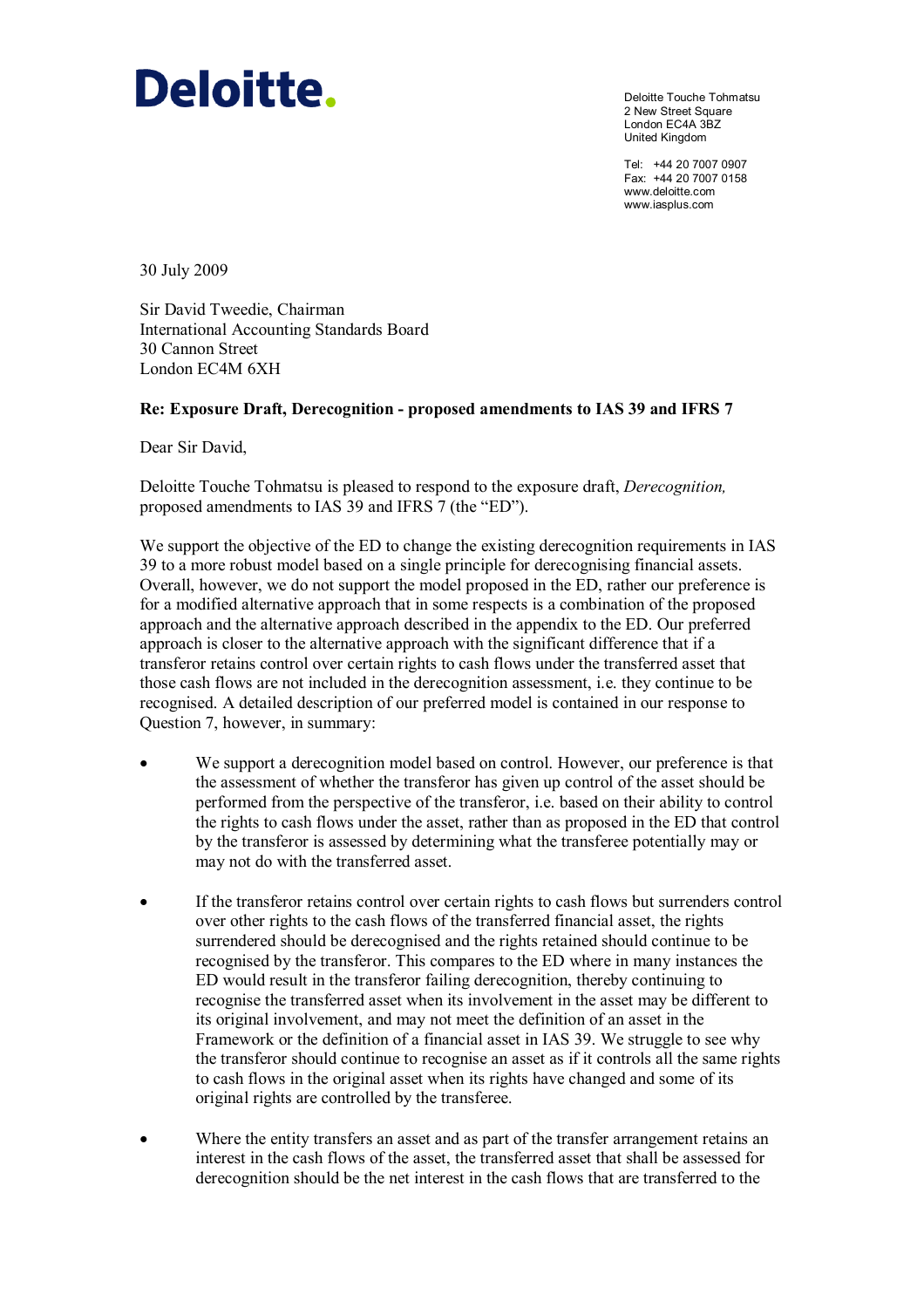transferee. We believe this approach can apply to instances where the transferor retains a proportionate or disproportionate share in the interest in the cash flows of the transferred asset. We do not believe it is appropriate that the ED will have the effect of failed derecognition for all arrangements whereby the transferor retains a disproportionate share of cash flows in the asset.

We believe our suggested approach is more consistent with the principle of assessing whether the transferor has given up control of the transferred asset; will result in more meaningful derecognition and recognition of new contractual rights that meet the definition of assets and liabilities, and will result in a more meaningful gain/loss recognition in the case where control of all or part of an asset is given up.

In addition, we believe the definition of a transfer in the ED is too broad. In particular, the transfer of 'economic benefits' could capture arrangements which simply transfer risk and reward without any transfer of the contractual rights to cash flows under the asset or transfer of the right to receive the contractual cash flows under the asset.

Although the guidance on derecognition of financial liabilities is largely unchanged from the existing standard, and we support the derecognition principle in this guidance, we believe that the guidance on assessing derecognition when there is a substantial modification or exchange could be enhanced. Specifically, guidance is needed on assessing derecognition of compound instruments and assessing derecognition where the existing and/or new liability is subject to prepayment options.

Our detailed responses to the invitation to comment questions are included in the Appendix.

If you have any questions concerning our comments, please contact Ken Wild in London at +44 (0) 207 007 0907 or Andrew Spooner in London at +44 (0) 207 007 0204.

Sincerely,  $\mu$ 

Ken Wild Global IFRS Leader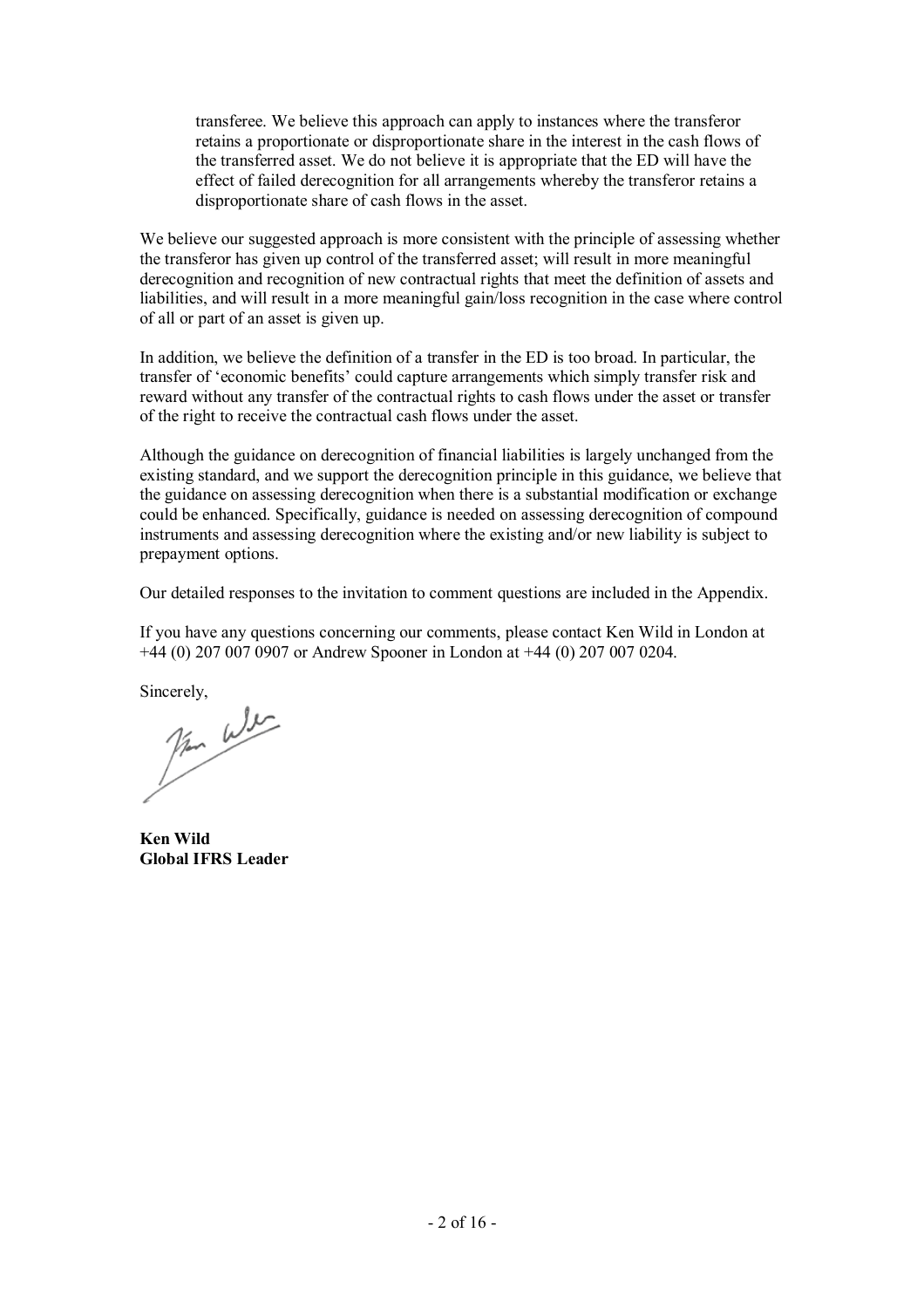# **Appendix**

#### Question 1—Assessment of 'the Asset' and 'continuing involvement' at reporting entity level

Do you agree that the determination of the item (i.e. the Asset) to be evaluated for derecognition and the assessment of continuing involvement should be made at the level of the reporting entity (see paragraphs 15A, AG37A and AG47A)? If not, why? What would you propose instead, and why?

Yes. We agree that all subsidiaries should be consolidated before assessing derecognition of transferred financial assets for the reporting entity.

#### Question 2—Determination of 'the Asset' to be assessed for derecognition

Do you agree with the criteria proposed in paragraph 16A for what qualifies as the item (i.e. the Asset) to be assessed for derecognition? If not, why? What criteria would you propose instead, and why?

#### (Note: The criteria proposed in paragraph 16A are the same as those in IAS 39.)

We do not agree with the proposed criteria for defining the Asset when assessing derecognition, specifically in relation to transfers of a disproportionate share of cash flows in a financial instrument that is an asset. We believe a transferor can transfer a disproportionate share of cash flows of a financial instrument that is an asset and assess derecognition on that basis, i.e. the entity should not assess derecognition based on the whole financial instrument as described in the ED.

We propose an alternative model, described in more detail in our response to Ouestion 7, which defines the transferred asset from the perspective of the transferor as being equivalent to the rights to cash flows that the transferee obtains had it acquired those rights independently of the larger asset. Put another way, the transferred asset represents the rights to cash flows of the original asset that the transferor has transferred to the transferee net of any rights to cash flows in the original asset the transferor has retained as part of the transfer arrangement. This is consistent with a view that a transferor's financial instrument prior to transfer consists of a right to multiple cash flows, and that some, but not all, of these cash flows may be transferred, leaving the transferor with an entitlement to some of the same cash flows it was entitled to prior to the transfer. For example, an entity transfers a disproportionate share of cash flows in an instrument, being the first CU90 of cash flows of an instrument with cash flows of CU100. In our view, the transferee's asset is the right to the first CU90 of cash flows of a larger contractual instrument to which it has no other involvement. Therefore, the asset from the transferor's perspective is the right to the last CU10 of cash flows of a larger contractual instrument in which it has no involvement (as these other cash flows have been transferred to the transferee).

Should the Board decide to pursue the model proposed in the ED we have the following comments.

We believe the ED could be clearer as to whether "the Asset" as defined in the hands of the transferor is the same asset as defined in the hands of transferee. For example, using the above example, the ED considers the transferor's interest in the asset as the entire asset, being a right to CU100, but is the transferee's asset for the purposes of assessing control also CU100 or is it the cash flows to which the transferee is entitled, i.e. the first CU90? If the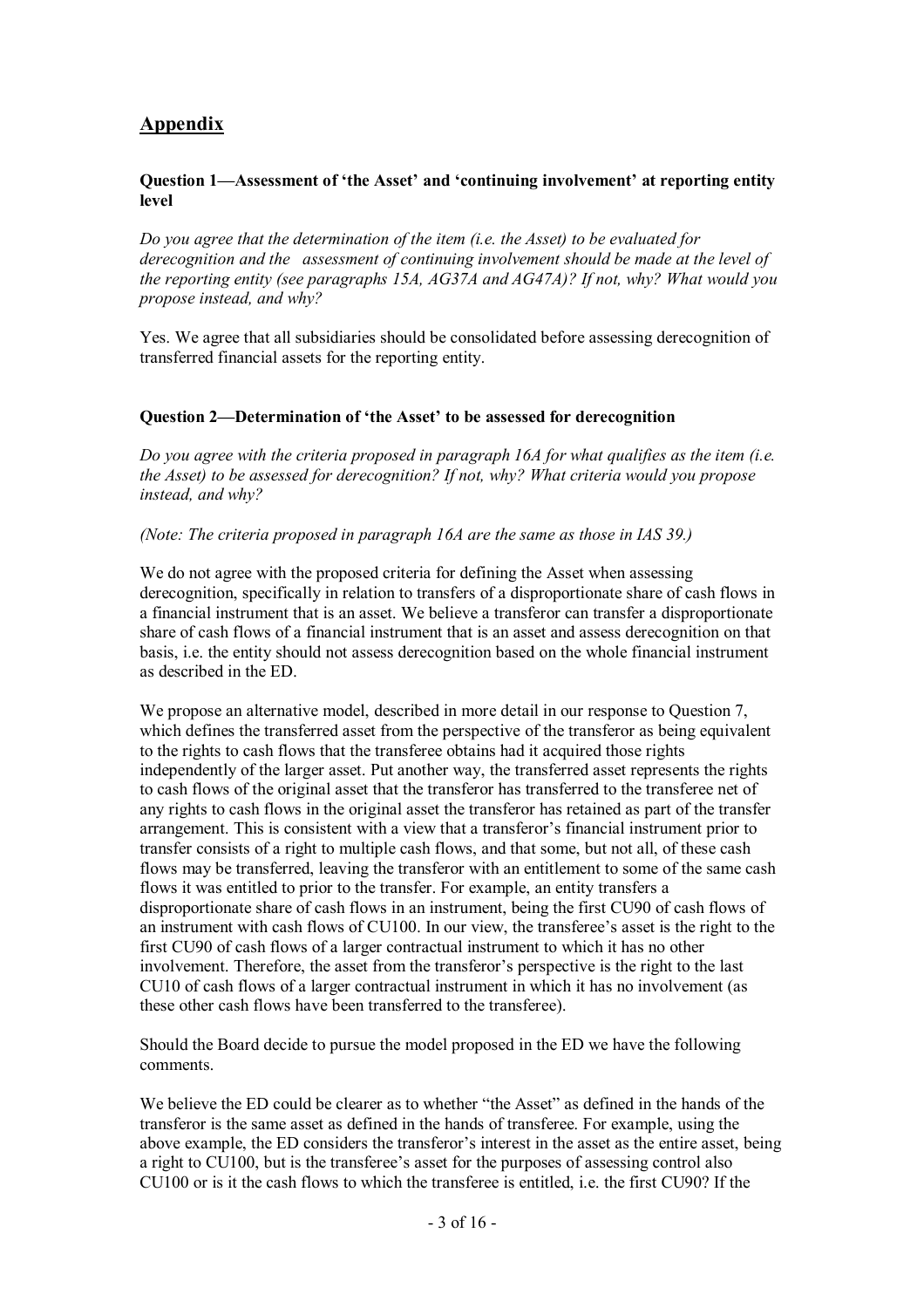former interpretation is correct, which we suspect is the Board's view, then a transfer that has a disproportionate share in the cash flows of a larger asset will never achieve derecognition as the transferee will never have the right to transfer the entire asset (of CU100) as the transferee does not have an entitlement to the CU10 of the cash flows of the asset. In other words, the definition of "the Asset" appears to be the condition that fails derecognition<sup>1</sup>. If the latter interpretation is applied, then the transferee must consider whether it has the practical ability to transfer the contractual cash flows that the transferee has an entitlement to, being the first CU90 of the entire asset, for its benefit. If the answer is yes, that portion of the asset, being the first CU90 of the asset can potentially be derecognised if it meets the derecognition criteria. If the former interpretation is what the Board intended we are surprised that the existence of a disproportionate sharing of cash flows becomes the critical feature of whether an asset is derecognised, rather than whether the transferor has control of the asset.

Where a derivative may be an asset or a liability, for example, a non-optional derivative such as a forward contract or a swap, the ED requires application of both the derecognition tests for assets and liabilities if there is a transfer of part of a financial instrument. We agree with this approach in the case where the derivative may be net settled, because in the case where part of the contractual cash flows are being transferred, those cash flows may be an in or out flow depending on movements in the underlying price/index. However, we disagree with this approach in the case of a non-optional derivative where gross settlement is required. For example, a transferor may receive consideration that entitles the transferee to identified cash inflows on a gross-settled interest rate swap. If the interest rate swap is an asset, and therefore the asset derecognition model is applied, the transferor has transferred identified contractual inflows (that will always be inflows, never outflows). This is consistent with the identification of an interest-only strip in a debt instrument being identifiable and be considered the asset for derecognition.

Paragraph 16A differentiates between specifically identified cash flows and a proportionate share of the cash flows from other instances by stating that "the performance of the part retained does not depend on the performance of the part transferred, and vice versa". In the case where cash flows are tranched/subordinated between the transferee and transferor, for example the transferor issues a note that passes the first CU90 of cash flows on specific assets (where total cash flows are CU100), the performance of the CU90 note does not 'depend' on the CU10 subordinated note because if CU90 of cash is received on the assets, that cash is passed to the transferee. We suspect the 'dependence' that is referred to in the paragraph is referring to the dependence of the CU90 with the performance of the entire asset immediately prior to the date of transfer, and if so, the paragraph should be amended accordingly.

Paragraph 16A states that if there are two or more transferees, no transferee is required to have a proportionate share of the cash flows from the asset provided that the transferring entity has a proportionate share. This paragraph makes sense in the case of applying derecognition to a proportionate share of an asset from the perspective of the transferor. However, we would expect this to also apply in the case of 'specifically identified cash flows' or in the case of assessing derecognition to the entire asset (i.e. not to 'part of a financial asset'). Our suggestion is to separate this section from paragraph 16A (which deals only with a part of a financial asset) with a separate paragraph along the lines of:

"If there are two or more transferees, no transferee is required to have the same proportionate share of the cash flows of the entire or part of the financial asset that is assessed for derecognition as the transferor, providing that the sum of the transferees interests in the transferred assets equals the transferor's interest that is assessed for derecognition."

 $\overline{a}$ 

<sup>&</sup>lt;sup>1</sup> We note that AG52L(c) could be read as supporting this interpretation: "... because of the transferor's retained interest, the transferee will not have the practical ability to transfer the Asset to an unrelated third party for its own benefit.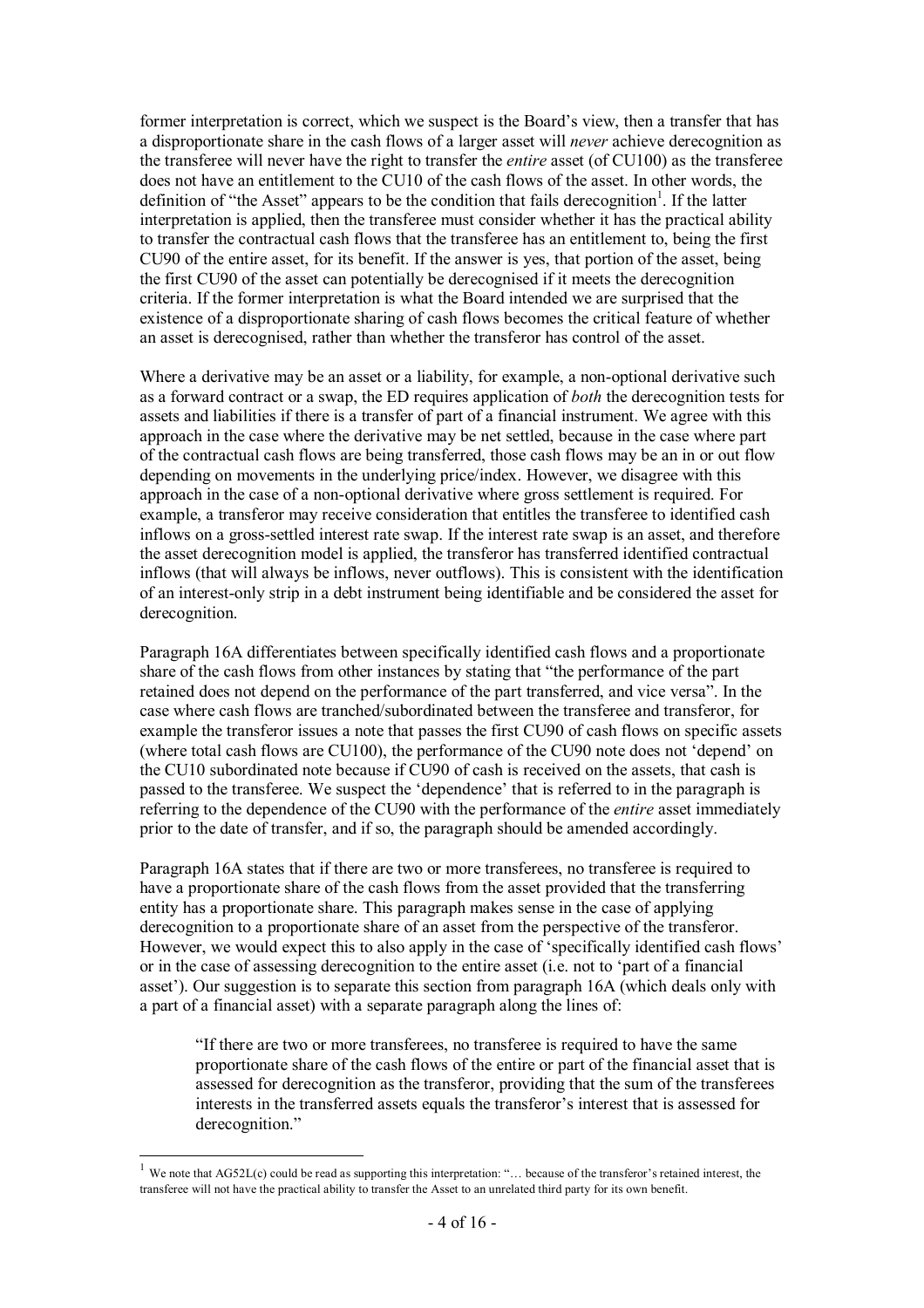Paragraph AG42A should be clearer in the case where a group of assets assessed for derecognition includes instruments that may in the future be assets or liabilities (e.g. nonoptional derivatives). In that scenario the paragraph states that "… the assets shall be evaluated for derecognition individually". We presume in this example the assets in the group that can be assets or liabilities in the future should be assessed separately from those assets in the group that will only ever be assets in future. For example, a group of assets that include two loans and two interest rate swaps must be assessed for derecognition as two groups, one that includes the two loans, and one that includes the two interest rate swaps. As currently drafted, the paragraph would imply that the inclusion of the interest rate swaps results in all four instruments being assessed for derecognition separately. It is not clear whether that approach is intended, and if it is intended, what is the benefit.

#### Question 3—Definition of 'transfer'

Do you agree with the definition of a transfer proposed in paragraph 9? If not, why? How would you propose to amend the definition instead, and why?

The existing standard defines a transfer as a transfer of contractual rights to cash flows under the asset or a transfer of the right to receive the contractual cash flows under the asset. We support that as a principle. We believe the proposed definition of a transfer is too broad. Specifically, we believe a transfer of 'economic benefits' may capture transactions which simply transfer risk and reward without any transfer of the contractual rights to cash flows under the asset or transfer of the right to receive the contractual cash flows under the asset. We do not believe these transactions should be subject to the derecognition requirements. For example, if an entity enters into physically settled forward sale contract on an asset it recognises (or even a net settled forward) is the asset considered transferred as the forward passes economic benefits of referenced instruments? Would the answer differ if the proceeds under the forward contract were prepaid, i.e. consideration was received by the transferor and the transferor retained an obligation to deliver the asset under the prepaid forward contract to the transferee in the future? Similarly, is the portion of floating rate interest cash flows on a debt instrument considered transferred if the entity enters into floating to fixed interest rate swap? We believe the above examples should not be considered transfers but as currently drafted, this is ambiguous.

Clarity is also needed as to whether 'economic benefits' extend to benefits such as voting rights, subscription rights, both which are likely to be inherent in the contractual terms of the transferred asset. We believe they should not.

It is not clear how a 'provision of collateral' is a transfer. If provision is merely the referencing of collateral we believe this should not be a transfer. However, if an entity provides another entity with collateral that the receiving entity has immediate and unrestricted access to, for example cash collateral, we agree this should be considered a transfer that is subject to assessment for derecognition. Equally, we would expect foreclosure of collateral to be a transfer.

We recognise that there is some ambiguity with the existing standard as to whether assignment and novation are considered transfers (as acknowledged by the IASB in IASB Update in September 2006) and we welcome the clarification on these aspects in the proposed definition of a transfer.

#### Question 4—Determination of 'continuing involvement'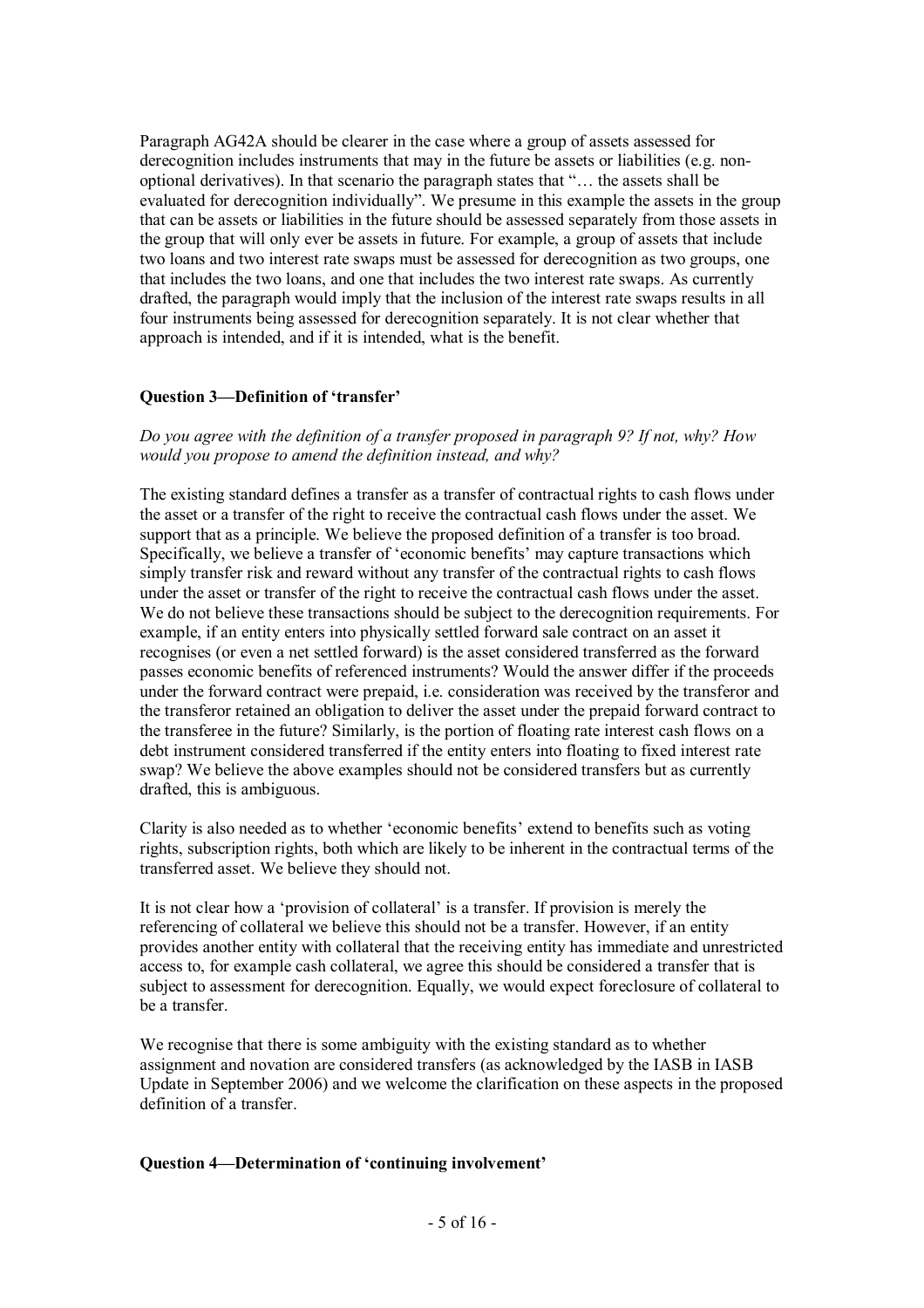Do you agree with the 'continuing involvement' filter proposed in paragraph 17A(b), and also the exceptions made to 'continuing involvement' in paragraph 18A? If not, why? What would you propose instead, and why?

We agree that if a transfer results in no continuing involvement then the asset should be derecognised. However, our modified alternative approach that we propose in our response to Question 7 would assess whether the rights to cash flows (and other involvement) following the transfer are different to the right to cash flows immediately prior to the transfer. If they are different, the asset is derecognised and new assets and liabilities may be recognised. This approach does not require a definition of continuing involvement, nor require the exceptions contained in paragraph 18A. This approach relies on the assessment of what is the 'Asset' subject to derecognition, and once this asset is defined, continuing involvement is not a factor in determining whether something is derecognised. This approach has the benefit of being simpler and not requiring exceptions.

If the Board decides to pursue the model proposed in the ED we have the following comments.

Similar to our response to Question 3 we are unsure whether retention of voting rights inherent in a transferred asset is continuing involvement. Paragraph 18A refers to "contractual rights or obligations inherent in the Asset", of which voting rights are contractual rights. As the definition of a transfer refers to "economic benefits" as opposed to "contractual rights" we suspect the reference in paragraph 18A should be amended to "contractual economic rights". The standard should make this clearer.

Based on the model proposed in the ED we disagree with the conclusion that a transaction that requires or permits the transferor to buy the transferred asset at a future fair value is not continuing involvement. Such an arrangement is not in our view a 'clean' sale, i.e. the transferor maintains involvement in the asset. However, based on the model in the ED, if the asset is readily obtainable in the market, the transferor would not retain control of the asset. If the transferee has the right to force the transferor to buy the transferred asset at a future fair value and the asset is not readily obtainable in the market (i.e. from the transferor's perspective, a written put at a future fair value) then this would also not constrain the transferee from transferring the asset to a third party, and therefore the transferor does not have control. However, if a transferor has the right, or is obligated under a non-optional derivative to buy back a non-readily obtainable in the market asset at a future fair value (e.g. from the transferor's perspective a purchased call or forward purchase at a future fair value) then this would constrain the transferee from transferring the asset to a third party without strings, because of the obligation (or potential obligation) to return the asset to the transferor. We believe this is consistent with the control principle that is articulated in the ED.

Paragraph 18A states that a transferor has no continuing involvement "if, as part of the transfer, it neither retains any of the contractual rights or obligations inherent in the Asset nor obtains any new *contractual rights* or obligations relating to the Asset." [*Emphasis added*] Retaining or obtaining contractual rights would appear on the face of it to prohibit a transaction that previously met the pass-through tests in the current requirements in IAS 39 ever being deemed 'no continuing involvement' (under paragraph 17A(b)) as in a passthrough the contractual rights of the original asset are always retained by the transferor. If a transferor passed all cash flows with respect to the asset to the eventual recipient(s) without material delay we do not believe this should be regarded as continuing involvement. We note that paragraph AG52L(g) contains an illustration of a pass-through of an investment in shares and states "Entity A has no continuing involvement..." which appears to be consistent with our preference, but the words as currently drafted in paragraph 18A do not appear to reflect this.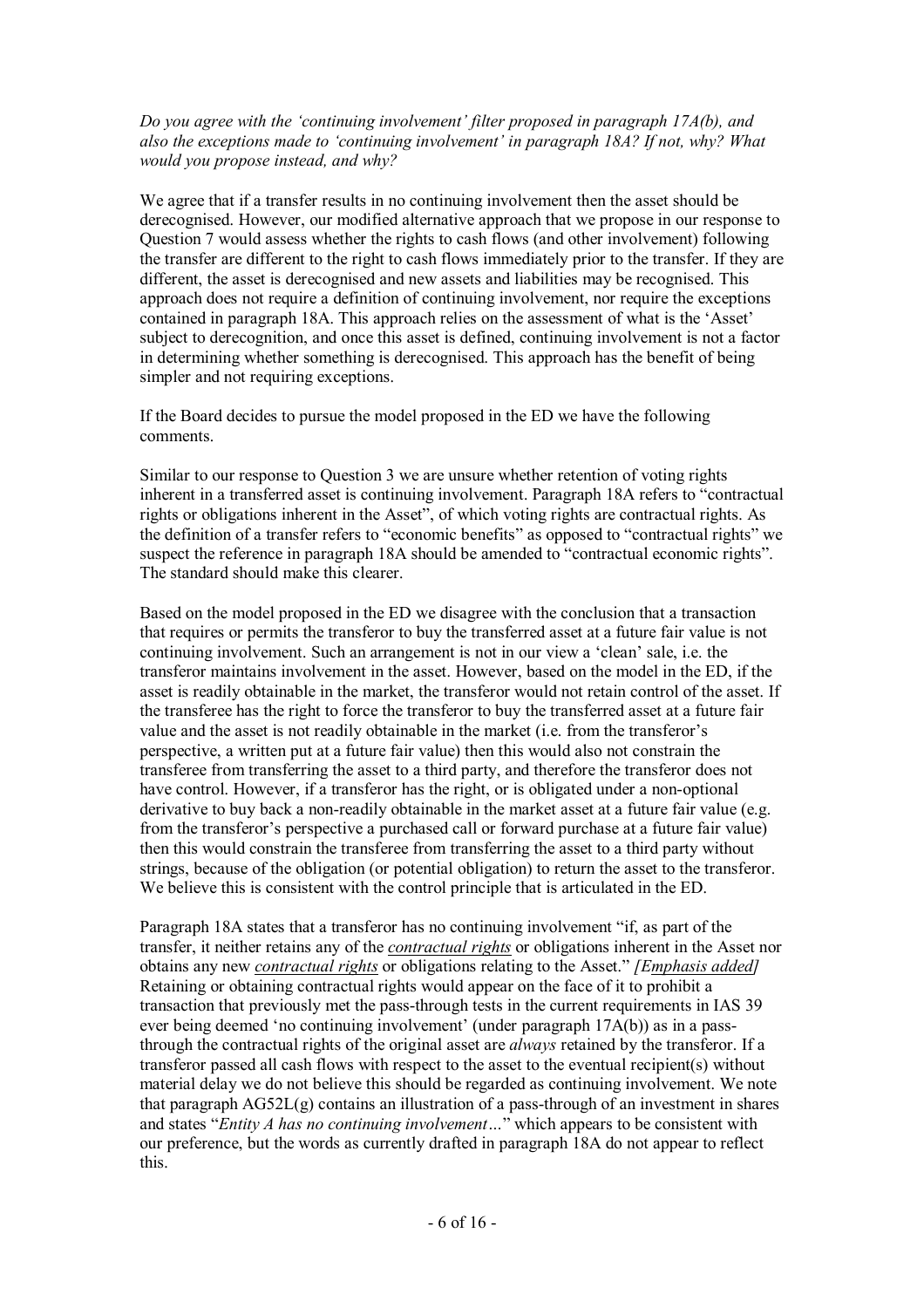For completeness, if the Board's intention was to require a pass-through transaction where cash flows are passed without material delay to be assessed under the continuing involvement criteria in paragraph  $17A(c)$ , in order for the transferor to derecognise, the transferee must have the practical ability to transfer the Asset. In a pass-through arrangement, the Asset, from the perspective of the transferor, can never be transferred by the transferee, as the transferor must retain the asset in order to pass cash flows under it to the transferee. We do not believe this was the Board's intention and paragraph 18A should be amended to reflect that.

We note that listed under the exceptions in paragraph 18A there is no exception for the rights of creditors to clawback a transferred asset in bankruptcy or receivership. Consideration should be given to whether the right of the creditor to access the cash flows that the creditor is entitled to under the remaining terms of the transfer arrangement, for example in a passthrough arrangement, is considered continuing involvement in the asset. If it was considered continuing involvement (i.e. it was not considered an exception that should be listed in paragraph 18A) then we consider many pass-through arrangements that attempt to legally isolate the transferred asset from the remaining assets of the transferor would fail derecognition. This would appear surprising and therefore we do not believe that the transferee's exercise of rights to access the cash flows on the transferred asset at bankruptcy or receivership of the transferor should be regarded as continuing involvement.

Paragraph AG52B & C should be clearer as to whether 'without additional restrictions' is referring to restrictions that are 'additional' to a 'clean sale' (i.e. a sale without any restrictions), as opposed to restrictions that are additional to the transfer arrangement that the transferee has entered into with the original transferor to get the asset. We believe this clarity is needed, particularly as the definition of a transfer is broad. For example, if the transferee obtained the asset under a repo from the original transferor, and all the transferee can do in way of transferring the asset is a further repo to a third party, as a repo meets the definition of a transfer, it is not clear whether the 'additional restrictions' are referring to restrictions additional to the original repo or to a clean sale without any restrictions. If the former interpretation was permitted then the original transferor could achieve derecognition as the restrictions under both repos are the same, even though the transferee has limited ability to transfer the asset as the only method is a transfer that results in the transferee buying the asset back for delivery back to the original transferor. We do not believe this interpretation was intended by the Board nor do we believe that it is appropriate.

Paragraph 18A(b) does not regard servicing of the asset as continuing involvement. It would be beneficial if there was a clear principle which supported this rule. We assume the basis for this treatment is that the transferor is not receiving cash flows to retain for its own benefit, rather receiving them and in combination servicing those cash flows for the benefit of others. Also, it would be helpful to state whether servicing is deemed an "additional restriction" in paragraph AG52B & C. If the transferee can transfer the asset but retain a servicing right, say, because the cash flows on the asset it would transfer are dependent on receiving cash flows under a servicing arrangement with the original transferor, then would the need to include a servicing right prohibit the transferee ever to be able to transfer for its under own benefit (under paragraph 17A(c))?

The ED does not regard servicing of an asset as continuing involvement in that asset subject to meeting certain criteria in paragraph AG49A. With respect to the right to terminate the servicing arrangement in paragraph AG49A(c), is the right to terminate determined based on all transferees agreeing to terminate the servicing contract with the transferor, or is a majority vote of all transferees sufficient? The consideration of a majority vote will be relevant when there are multiple transferees.

#### Question 5—'Practical ability to transfer for own benefit' test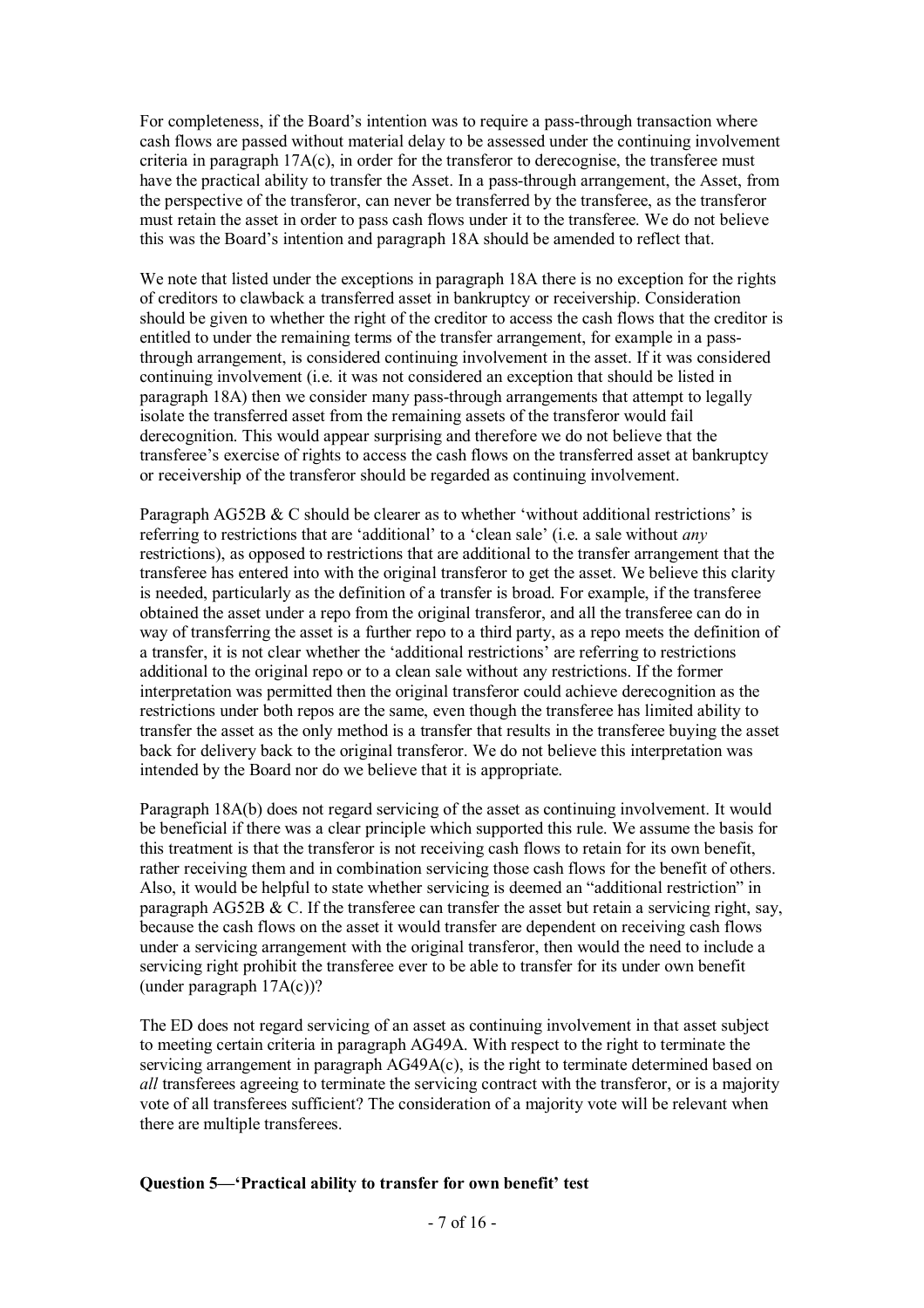Do you agree with the proposed 'practical ability to transfer' derecognition test in paragraph  $17A(c)$ ? If not, why? What would you propose instead, and why?

(Note: Other than the 'for the transferee's own benefit' supplement, the 'practical ability to transfer' test proposed in paragraph  $17A(c)$  is the same as the control test in IAS 39.)

Do you agree with the 'for the transferee's own benefit' test proposed as part of the 'practical ability to transfer' test in paragraph  $17A(c)$ ? If not, why? What would you propose instead, and why?

We do not support the approach contained in the ED in assessing whether the transferor has retained control. Our modified alternative approach proposed in our response to Question 7 focuses on whether the transferor controls the contractual rights to cash flows under the transferred asset (or retains the contractual rights to receive the cash flows under the asset). Control is assessed from the perspective of the transferor, not transferee (although the transferee's right to pledge or exchange the financial asset without restrictions is a strong indicator that the transferor does not control the asset). If following the transfer the transferor has transferred and surrendered control over certain rights within the financial instrument and retained other rights, the transferor should derecognise those rights transferred and continue to recognise the rights retained.

In our view the ED focuses too much on what the transferee may do with the transferred asset, as opposed to the position of the transferor, who is the party that is assessing whether they have given up control over the asset. For example, if the transferor transfers an entire asset that is not readily obtainable in the market and as part of the transfer arrangement acquires a call option from the transferee, the ED regards the transferor as having control over the original asset. We believe the transferor does not have control to the contractual rights to cash flows of the asset; rather it has a right to obtain control of the asset in the future (and thereby access the contractual cash flows of the asset in the future). Conversely, the transferee does have the right to the contractual cash flows of the asset, and therefore does have control, yet the ED would regard the transferee as not having control. Similarly, the transferee may be restricted from selling a transferred asset due to restrictions not included in the transfer arrangement and therefore the transferor is deemed to still control the asset, yet the asset that continues to be recognised does not meet the definition of an asset because it does not convey the contractual rights to cash flows.

If the Board decides to pursue the model proposed in the ED we have the following comments.

Paragraph AG52L(e) states that a guarantee on an asset non-readily obtainable in the market may economically constrain the transferee and thereby result in the transferor retaining control. It is not clear in this paragraph why the guarantee does constrain the transferee. If the transferee pays a premium for the guarantee and the transferee can only claim under the guarantee if it does not transfer the asset to a third party, i.e. the transferee must be in possession of the asset and suffer loss on the asset to make a claim, then we can see that this may economically constrain the transferee (this would be the case for an arrangement that meets the definition of a financial guarantee contract). However, if the transferee can make claim without suffering loss under the transferred asset, the guarantee does not constrain the transferee. Similarly, if the asset is assignable, and the guarantee can be transferred with the asset, does this economically constrain the transferee? We believe the Board regards 'the Asset' to exclude the guarantee (as that is what is recognised in the hands of the transferor prior to the date of transfer) and therefore if the transferee can sell the asset and the guarantee together, or separately, then the guarantee would not appear to economically constrain the transferee.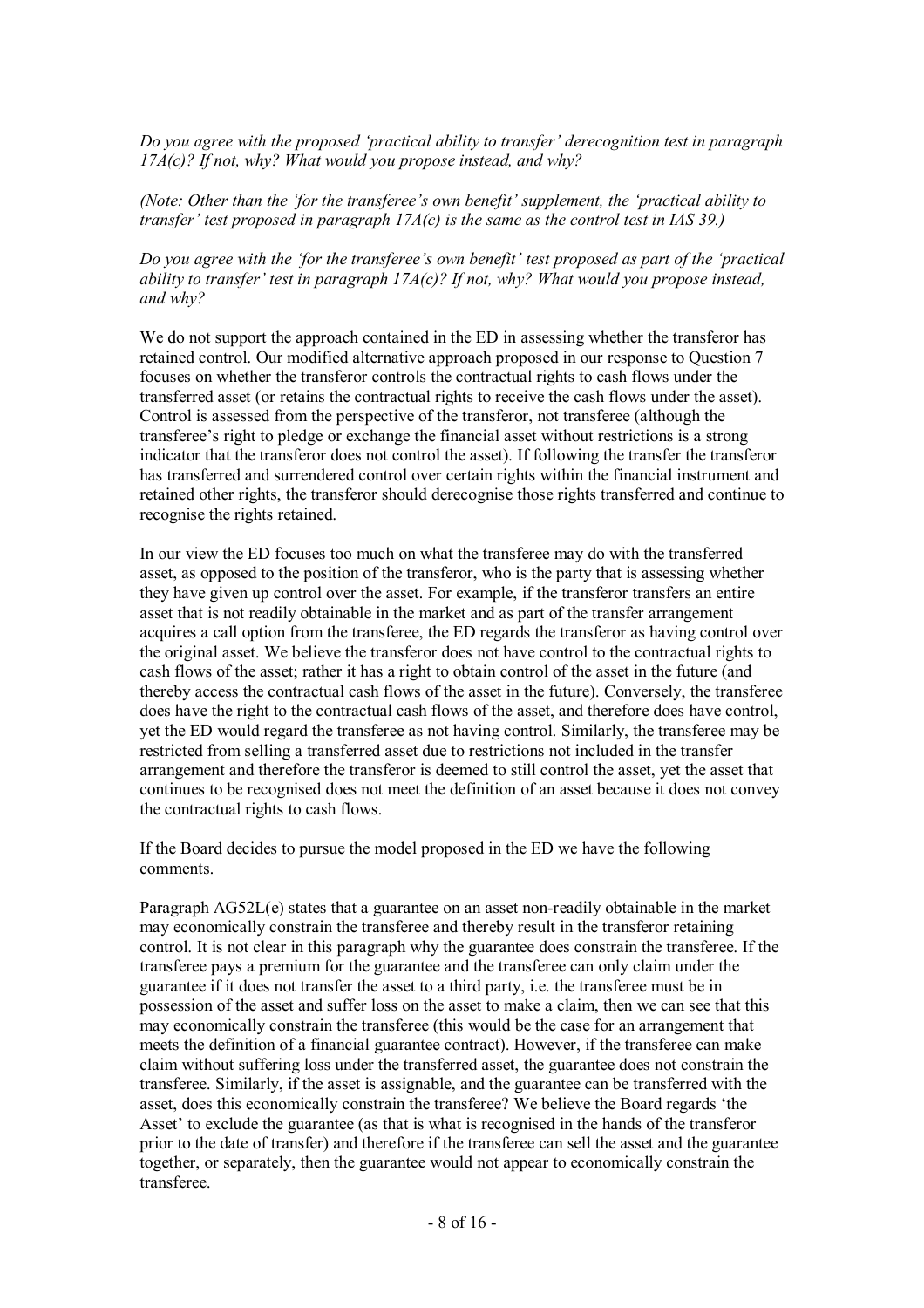Paragraph AG52E(c) regards the transferee as having the practical ability to transfer the asset if the transferee is able to replace the transferred asset with a replacement asset for delivery back to the transferor. We consider this would only be relevant if the asset that could be replaced is itself readily obtainable in the market as this would be necessary for the transferee to obtain the replacement asset for delivery back to the transferor. If the acceptable replacement is not readily obtainable in the market then it would appear the transferee is constrained from transferring the transferred asset. It would be preferable if this point is included. In addition, the paragraph refers to an 'acceptable replacement' that is not identical to the transferred asset, implying that the replacement asset should be similar to the transferred asset. The extent of similarity should not be relevant; rather the replacement asset should simply be acceptable to the transferor as a substitute for the transferred asset. For example, if the transferee can deliver cash equal to the value of the transferred asset as acceptable replacement, then this would not hinder the ability for the transferee to transfer the transferred asset.

The example cited in paragraph AG52L(a) states that the transferee's acquisition of the readily obtainable in the market asset along with the derivative entered into with the transferor does not constrain the transferee from selling the asset. This assumption may be appropriate when the transferee is not thinly capitalised, i.e. has other net assets other than the transferred asset and the derivative. We question whether this applies in the case of a thinly capitalised entity, for example, a special purpose entity set-up to buy the transferred asset, as the entity cannot risk selling the asset and bearing the risk that the proceeds and investment returns are sufficient to meet the obligations under the derivative. For example, if the transferee acquires an equity share that is readily obtainable in the market and as part of the transfer agreement enters into a reverse repurchase agreement to sell the asset back to the transferor at a specified date, then if the transferee has no other net assets it will be limited from selling the transferred asset as doing so would expose it to price risk of the transferred asset which it will need to reacquire though may not have sufficient resources to do so. This is equally relevant to the examples in paragraphs AG52L(b) and AG52(h) even where the continuing involvement derivative is net settled. Both paragraphs should make clear that even though the transferee may have the ability to transfer the transferred assets, its practical ability may be limited by its ongoing financial commitments under the derivative with the transferor or if other constraints (not part of the transfer arrangement) limit the transferee's ability to transfer the asset then these constraints should be taken into account in assessing whether the transferee has the practical ability to sell the asset.

# Question 6—Accounting for retained interests

Do you agree with the proposed accounting (both recognition and measurement) for an interest retained in a financial asset or a group of financial assets in a transfer that qualifies for derecognition (for a retained interest in a financial asset or group of financial assets, see paragraph 21A; for an interest in a financial asset or group of financial assets retained indirectly through an entity, see paragraph 22A)? If not, why? What would you propose instead, and why?

(Note: The accounting for a retained interest in a financial asset or group of financial assets that is proposed in paragraph 21A is not a change from IAS 39. However, the guidance for an interest in a financial asset or group of financial assets retained indirectly through an entity as proposed in paragraph 22A is new.)

We agree that a retained interest should continue to be recognised based on an allocated carryover basis and not as new assets initially recognised at fair value. However, we have the following additional comments.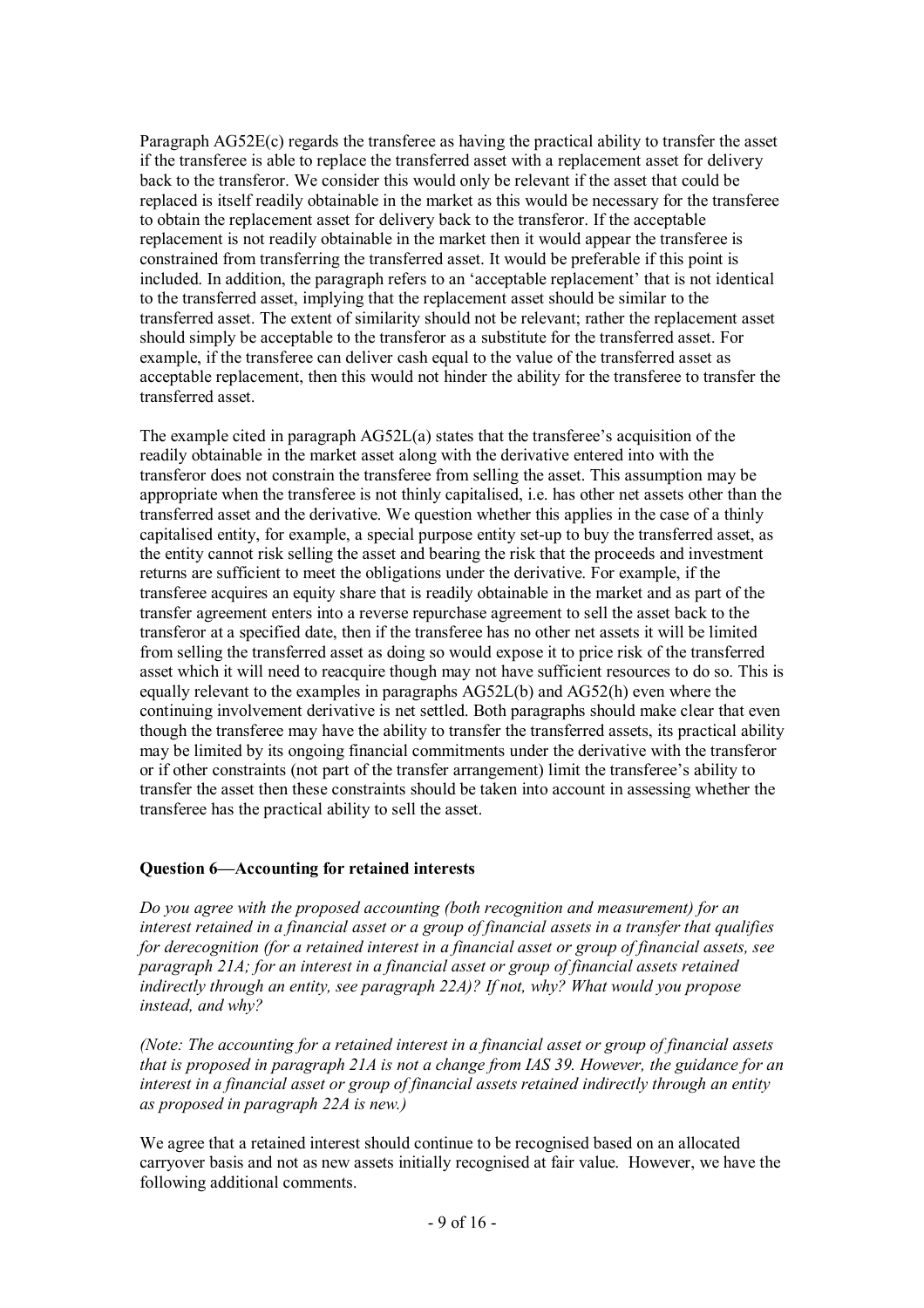As a servicing right is not deemed continuing involvement in paragraph 18A(b) (if it meets the conditions in paragraph AG49A) we believe it is inconsistent to treat it as part of the asset when determining the amount of the asset to be derecognised in paragraph 21. Instead, we would propose that all servicing assets or liabilities relating to an asset derecognised should be recognised initially at fair value as a separate asset (or liability). In addition, it is not clear why paragraph AG52H is only referring to a transfer of "an entire financial asset" as opposed to an entire or part of a financial asset. If the asset was a fully proportionate part or specifically identifiable cash flows of a financial asset this could be derecognised and that part be serviced by the transferor. We suggest removing the word "entire" as this could then mean either an entire or part of a financial asset as appropriate.

Paragraph 22A refers to a scenario where an entity transfers an asset to another entity "in a transfer that qualifies for derecognition" and as consideration receives an interest in that entity (which gives it the right to some of the cash flows from that asset or group of assets). The paragraph explains that the interest in the transferee shall be treated as a "retained part of the asset or group of assets previously recognised". We have concerns with this approach for a number of reasons.

Firstly, if the interest acquired in the entity is different from the interest held in the asset then from the perspective of the separate financial statements of the transferor we consider qualitatively their holding has changed from an interest in an asset, to an interest in an entity that holds the asset (which may or may not include holdings in other assets or issued liabilities). The newly acquired interest in the transferee held by the transferor is a continuing involvement and therefore derecognition will depend on the transferee's ability to sell the asset.

Secondly, if derecognition is not achieved, because the transferee is not capable of selling the transferred asset without restrictions, it is not clear how the transferor's liability arising on failed derecognition should be measured. In the instances of cash consideration received and returnable under repurchase transactions the measurement of the collateralised borrowing arising on failed derecognition is relatively simple to apply. However, it is not clear to us how the liability will be measured when the transferor's retained interest is an interest in the transferee (where cash is not returnable to the transferee), nor do we suspect it will be simple. We acknowledge the comments made in paragraph AV14 that this approach may not be operational.

Thirdly, we question whether paragraph 22A was intended to capture only non-cash consideration received under a transfer in the form of beneficial interests in the transferred asset issued by 'passive' structured entities, as opposed to operating entities. We are concerned that what is proposed in paragraph 22A will have far reaching consequences that will, perhaps unintentionally, change the accounting for more simple transactions, e.g. investing cash in a subsidiary in exchange for ordinary shares in the subsidiary which if arising at inception of the subsidiary will be treated as a failed derecognition of cash in its entirety and not as recognition of an investment in a subsidiary.

Fourthly, the paragraph states that the asset "qualifies for derecognition". It is not clear how derecognition has been achieved. In many cases the retained interest would be a disproportionate share in cash flows which would prevent derecognition under the proposals in the ED.

The ED provides no guidance on the measurement of the transferred asset in the case when the asset fails derecognition. It can be assumed therefore that the measurement of the asset remains unaffected. In the current standard this is generally regarded as acceptable as the transferor retained substantially all of the risks and rewards of ownership. However, has the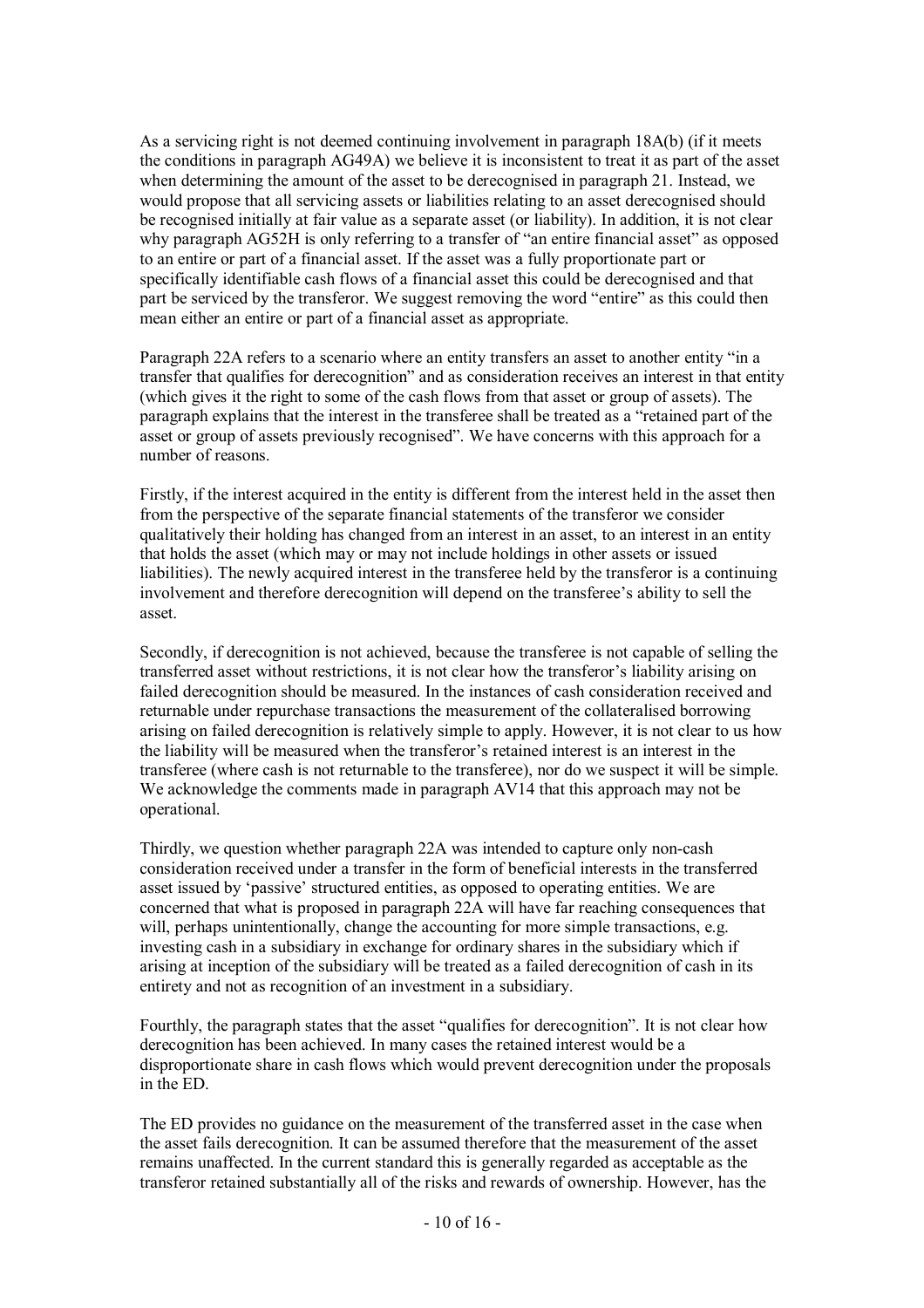Board considered whether retaining the existing measurement for the transferred asset is appropriate in all cases where the transferred assets fails to be derecognised? For example, an entity transfers an asset that is measured at fair value and concurrently enters into a physically settled written put option with the transferee. Therefore, the transferor retains the downside fair value below the put strike price, but transfers the upside fair value above the strike price. Assuming the written put economically constrains the transferee then derecognition will not be achieved for the transferor. Is it still appropriate for the transferor to fair value both the up and downside when the exposure following the transfer is only the downside? The same question applies in the case of a transferred asset measured at fair value when the transferor retains a purchased call option and therefore is only exposed to the upside fair value above the strike price of the call option where the asset is not readily obtainable in the market and therefore the transferor continues to control the transferred asset. We suggest the retention of similar accounting as currently prescribed in IAS 39.AG48 to ensure that the rights to a transferred asset subject to continuing involvement and control are fairly presented from the perspective of the transferor.

The ED has removed the guidance in paragraph AG49 in the existing standard. This guidance stated that derivatives that are an impediment to achieving derecognition are not recognised as to do so would be double-counting. This guidance is still relevant in the case when a transfer asset fails derecognition and therefore we suggest it should be retained.

# Question 7—Approach to derecognition of financial assets

Having gone through the steps/tests of the proposed approach to derecognition of financial assets (Questions 1–6), do you agree that the proposed approach as a whole should be established as the new approach for determining the derecognition of financial assets? If not, why? Do you believe that the alternative approach set out in the alternative views should be established as the new derecognition approach instead, and, if so, why? If not, why? What alternative approach would you propose instead, and why?

In summary, we are not supportive of the proposed approach for a number of reasons:

- We believe a share in a disproportionate cash flows can be a transferred asset;
- We believe control should be assessed from the perspective of the transferor's control over cash flows of the transferred asset (i.e., does it meet the definition of an asset consistent with the framework from the perspective of the transferor), not inferring control based on what the transferee can do with the transferred asset, and
- We believe in many cases failed derecognition will result in the transferred asset continuing to be recognised when from the perspective of the transferor the rights retained do not meet the definition of an asset, or if they do, they represent different rights than the original rights inherent in the transferred asset.

We are not fully supportive of the alternative approach contained in the Appendix to the ED as this approach will result in derecognition of the entire asset in the case where the transferor retains an interest in part of the cash flows of the asset. We believe this approach would overstate the gain/loss on derecognition when only part of the asset has been transferred. This issue is particularly relevant in the case where a mixed-measurement model is retained for financial instruments (which is the case in IAS 39 and likely to be the case in the replacement of the classification model in IAS 39). At its most extreme, a transferor could transfer an asset with rights to cash flows of CU100 and retain an interest in the first CU99 of cash flows in the transferred asset. In our view, the most appropriate assessment for derecognition is a transfer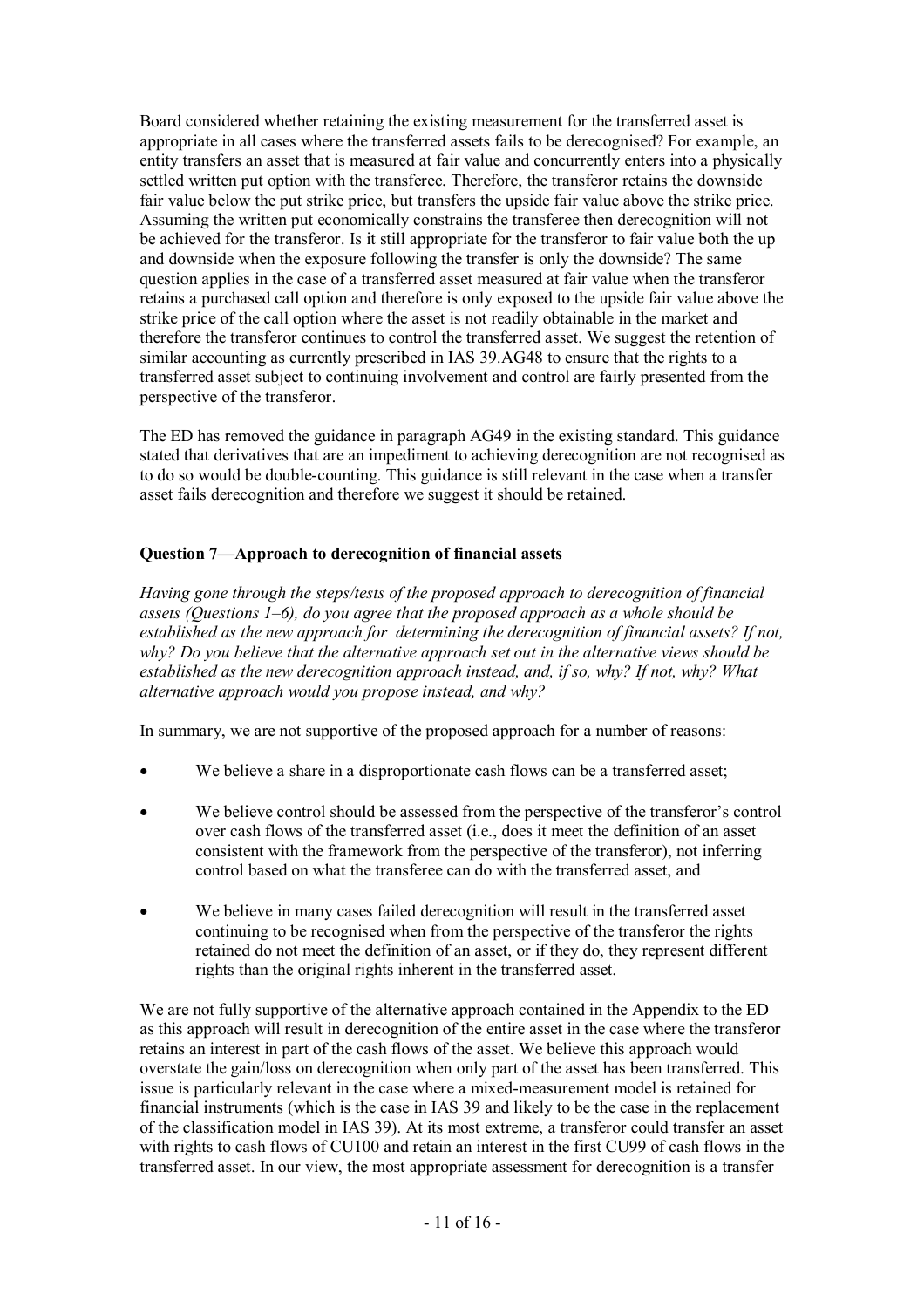of a disproportionate share of cash flows of CU1, not for derecognition of the whole asset of CU100 and initial recognition at fair value of an asset with rights to cash flows of CU99 where those cash flows are already inherent in the transferred asset of CU100. As the transferor could classify the newly recognised asset at initial recognition differently from the classification of the whole asset prior to the transfer, this approach would be tantamount to an unrestricted option to reclassify financial assets.

Consequently, our preferred approach can be regarded as a combination of the proposed and alternative approach as set in the ED. Our preferred approach is as follows:

- We support a derecognition model based on control. However, our preference is that the assessment of whether the transferor has given up control of the asset should be performed from the perspective of the transferor, i.e. based on their ability to control the rights to cash flows under the asset, rather than as proposed in the ED that control by the transferor is assessed by determining what the transferee may or may not do with the transferred asset (although the transferee's rights may be an indicator in the assessment of control by the transferor).
- If the transferor has continuing involvement in the transferred asset, but this involvement is different to the contractual rights to cash flows originally contained in the transferred asset held by the transferor then the transferred asset should be derecognised and the new asset representing the (different) rights to cash flows recognised. For example, the transfer of an asset with a right for the transferee to put the asset to the transferor at a fixed price should result in derecognition of the transferred asset as the rights to the contractual cash flows inherent in the asset have been given up, i.e. are not controlled by the transferor, and a written put option recognised by the transferor at fair value. Under the ED, the transferred asset will continue to be recognised even though the transferor has no rights to the contractual cash flows under the transferred asset. We believe this fails to meet the definition of an asset in the Framework and the definition of a financial asset in IAS 39.
- Where the entity transfers an asset and as part of the transfer arrangement retains an interest in the cash flows of the asset, the transferred asset shall be assessed as the net interest in the cash flows that are transferred. For example, if an instrument that contains a contractual right to cash flows of CU100 is transferred and the transferor retains a right to receive 10% of cash flows from the asset, then the transfer is 90% of all cash flows. An interest of CU10 is part of the asset that will continue to be recognised and the classification or measurement of it will not change. Similarly, if the retained interest is the first CU10 of cash flows on the asset then the transferred asset is the right to all cash flows on the asset after the first CU10 of cash flows are retained by the transferor. The transferor's interest in a disproportionate share of cash flows of CU10 is part of the original asset and therefore is not subject to derecognition or a change in its classification or measurement at the date of transfer.

We believe our suggested approach is more consistent with the principle of assessing whether the transferor has given up control of the transferred asset; will result in more meaningful derecognition and recognition of new contractual rights that meet the definition of assets and liabilities, and will result in a more meaningful gain/loss recognition in the case where control of all or part of an asset is given up.

#### Question 8—Interaction between consolidation and derecognition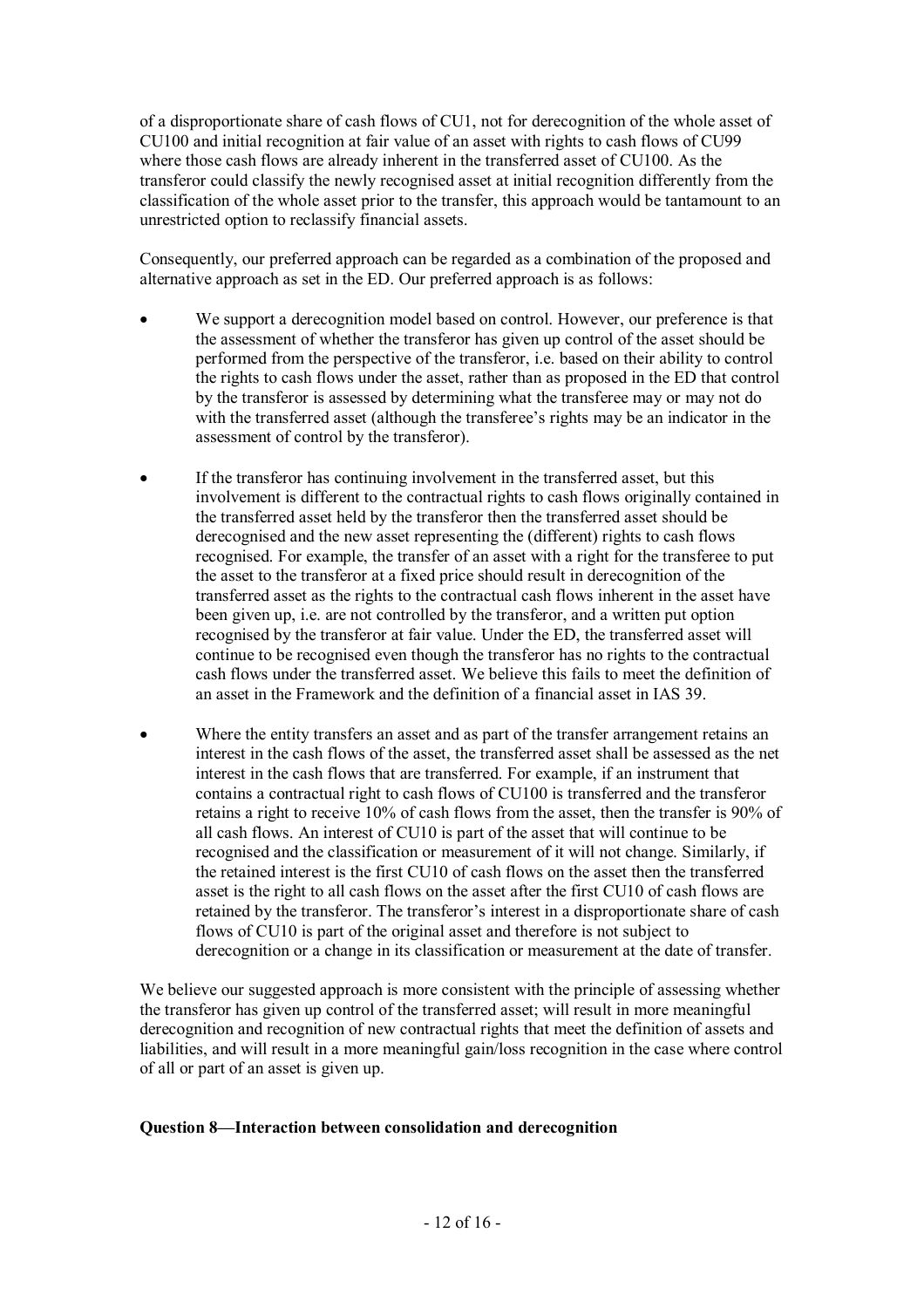In December 2008, the Board issued an exposure draft ED 10 Consolidated Financial Statements. As noted in paragraphs BC28 and BC29, the Board believes that its proposed approach to derecognition of financial assets in this exposure draft is similar to the approach proposed in ED 10 (albeit derecognition is applied at the level of assets and liabilities, whereas consolidation is assessed at the entity level).

Do you agree that the proposed derecognition and consolidation approaches are compatible? If not, why?

Should the Board consider any other aspects of the proposed approaches to derecognition and consolidation before it finalises the exposure drafts? If so, which ones, and why? If the Board were to consider adopting the alternative approach, do you believe that that approach would be compatible with the proposed consolidation approach?

We agree that applying a consistent model for derecognition of assets and consolidation of entities is preferable. We agree that the model should be based on control. However, we note that the application of a control model to derecognition of financial assets and consolidation of subsidiaries is different. Assessing whether control has been retained or transferred as part of assessing whether an asset should be derecognised is different from assessing whether an entity controls another entity. The fact that an asset may be derecognised in the separate financial statements, yet in the consolidated financial statement the transferee is consolidated, thereby, continuing to recognise the asset in the consolidated financial statements that was derecognised in the separate financial statements is meaningful as it reflects the difference in how the reporting entity is defined in the two sets of financial statements.

#### Question 9—Derecognition of financial liabilities

Do you agree with the proposed amendments to the principle for derecognition of financial liabilities in paragraph 39A? If not, why? How would you propose to amend that principle instead, and why?

We agree that the proposals are broadly similar with the existing guidance in IAS 39, which we generally support, but we do not believe the IASB has taken the opportunity to improve the existing guidance enough. We believe the followings improvements should be included to remove divergent views and remove practical difficulties with the existing standard.

We believe paragraphs  $41A(b)$  and  $42A(b)$  should be clarified to state "... the fair value of the consideration paid (including any non-cash assets transferred or liabilities or equity instruments issued)." The first part of this clarification should ensure that the liability is extinguished at its then fair value, reflecting the value of the liability given up. Currently, there are divergent views on whether the issue of equity as extinguishment of a financial liability should be at fair value or carrying value<sup>2</sup>. Our view is that it should be at fair value, reflecting the issue of shares at fair value as extinguishment of the fair value of the liability (irrespective of whether the original liability is subsequently measured at fair value or not). Our proposed clarification would make this point clearer and avoid the anomaly that a debt for debt exchange that is treated as an extinguishment results in a gain/loss on derecognition of the old debt because the new debt must be initially recognised at fair value under IAS 39.43, yet a debt for equity exchange some believe does not result in a gain/loss on derecognition of the old debt because of the lack of guidance on whether issued equity instruments are initially recognised at their fair value. The second part of this clarification will ensure that the issue of equity instruments is regarded as 'consideration paid'.

<sup>&</sup>lt;sup>2</sup> We note that the IFRIC tentatively agreed at its July IFRIC meeting that the financial liability should be derecognised at its fair value and intends to issue a draft Interpretation to this effect.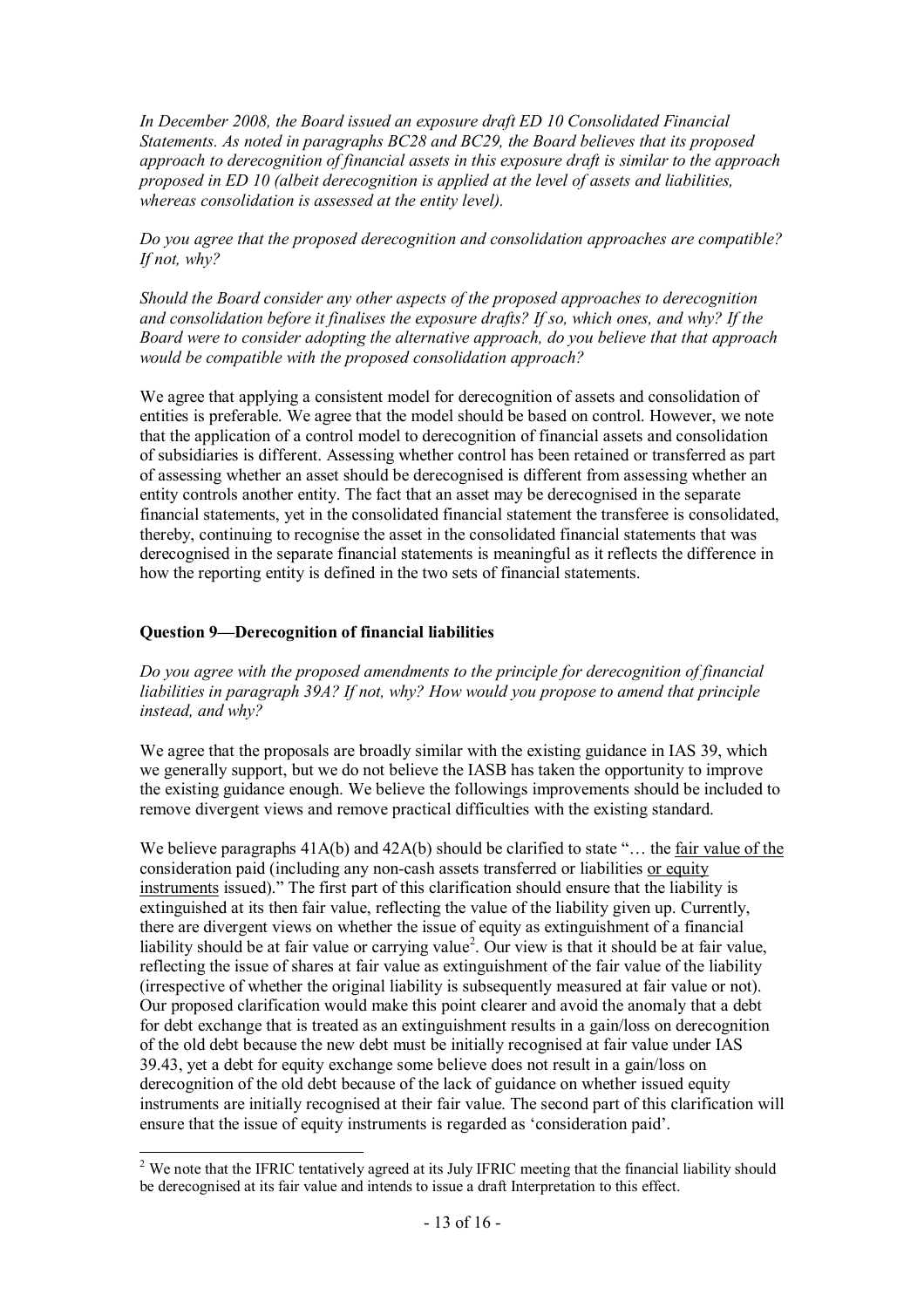In the case where a debt for debt exchange/modification results in failed derecognition the guidance should clarify that no gain/loss should arise. Specifically, the application of IAS 39.AG8 is not relevant at the date of exchange/modification, i.e. the entity is not required to estimate the future cash flows of the new debt and discount them at the original EIR of the old debt thereby resulting in a gain/loss. In addition, the standard should be clearer that the EIR is updated at the date of exchange/modification and that this revised EIR is used as the basis for interest recognition under IAS 39.AG6-8 immediately following the date of the debt exchange/modification.

The existing and proposed guidance does not provide guidance on how to assess whether a compound instrument is substantially different in the case of a modification or exchange with the existing lender. The guidance rightly focuses on just the financial liability component as that is the scope of IAS 39, whereas the equity component is not, however, guidance is needed in this area as differing views exist as to whether the compound instrument should be assessed qualitatively based on the terms of the old and new instrument, or whether the components of the compound instrument should be assessed separately (including application of the 10% test to the financial liability component before and after the modification and exchange).

Similarly, there is a lack of guidance as to how an entity assesses whether a financial liability is substantially different when prepayment options, i.e. call and put options, are introduced, removed, or amended. In US GAAP, EITF 96-19 applies the same 10% derecognition test as in IAS 39, and provides useful guidance that requires the entity to perform a separate cash flow analysis for exercise or non-exercise of the prepayment options and the scenario that generates the smaller change in the discounted value of future cash flows would be used to decide whether the 10% hurdle is breached. The Board should consider including equivalent guidance in IAS 39 as prepayment options are common yet the standard provides no guidance in this area.

Paragraph 39A refers to a financial liability ceasing to "qualify as a liability of an entity if the present obligation is eliminated". It should be clear that 'present obligation' is referring to the obligations inherent in the contractual terms of the instrument which may include obligations that are contingent. The introduction of the term 'present' could imply that only obligations inherent in the contractual terms of the instrument that are payable at present, i.e. at the date of the assessment of derecognition, should be considered, which we do not believe is appropriate. Paragraph 39 in the existing standard is clearer as it refers to "… when the obligation specified in the contract…".

We do not see the benefit of deleting "... intends to resell it in the near term" from paragraph AG58. The acquisition of debt with the intention to resell is not limited to a market maker and therefore we consider the inclusion of the words as still useful.

#### Question 10—Transition

Do you agree with the proposed amendments to the transition guidance in paragraphs 106 and 107? If not, why? How would you propose to amend that guidance instead, and why?

We agree with the prospective approach proposed when transitioning to the new derecognition requirements.

Paragraph 107 allows entities to pick a date earlier than the date specified in paragraph 106 to apply the amendments. The ED refers to this as 'prospective application', even though it relates to transactions in the past, which we assume means that the standard is applied to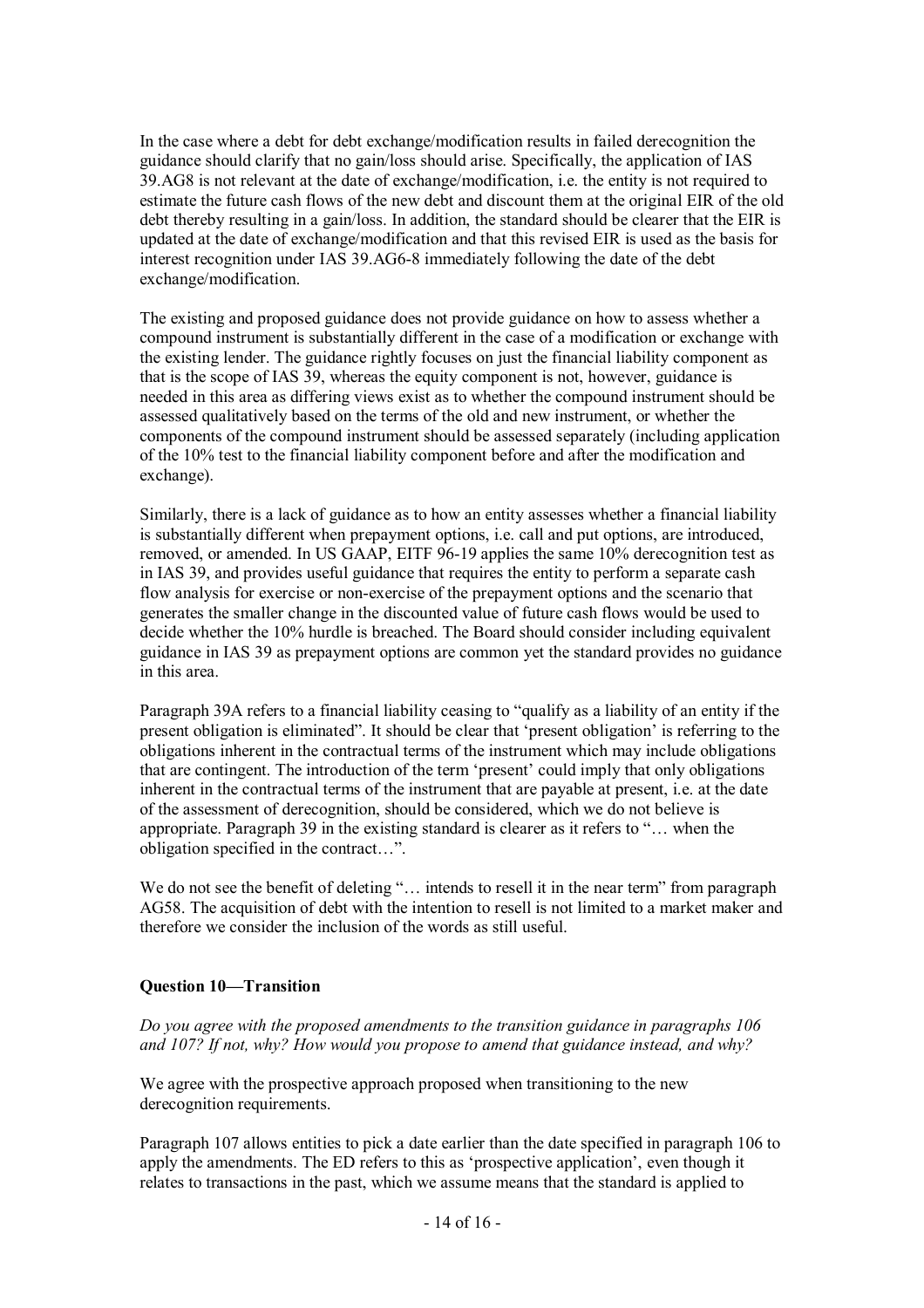transactions on or after that date without restatement of comparative periods (unless of course the date chosen is in the comparative period). We consider the paragraph could be clearer in this respect.

If an asset was partially derecognised under the continuing involvement approach and the entity chose not to back-date the effective date to transactions that occurred before the date the continuing involvement transaction took place, it is not clear to us whether the measurement of the continuing involvement asset and associated liability will remain unaffected following the adoption of the new standard. The standard is not clear, as the asset is neither recognised nor derecognised, rather it is partially derecognised to the extent of the transferor's continuing involvement. We note that the continuing involvement measurement paragraphs will have been deleted from IAS 39 upon introduction of the new standard on derecognition.

# Question 11—Disclosures

Do you agree with the proposed amendments to IFRS 7? If not, why? How would you propose to amend those requirements instead, and why?

We generally agree with the proposed amendments to IFRS 7 but have the following comments.

We suggest that the derecognition disclosures contained in paragraphs 42A-42F should be included in the main body of IFRS 7 with the other required statement of financial position and statement of comprehensive income disclosures (as currently included in IFRS 7.13) as opposed to a section in the standard.

Paragraph 42A refers to a "... period within the reporting period". It is not clear what length of period the proposal is referring to. This may be interpreted in many different ways, for example a month, a week, a day. Clarification as to what length of time the Board considers is reasonable would be beneficial.

We note that there are no disclosures for financial liabilities that fail derecognition. We consider it may be useful for users to understand if during the period the entity had a modification or exchange of a financial liability with an existing lender. In particular, disclosure of the revised effective interest rate immediately following and immediately proceeding the date of the modification or exchange will provide the user with the amount of gain/loss that is effectively being spread over future periods as opposed to be recognised at the date of the modification or exchange.